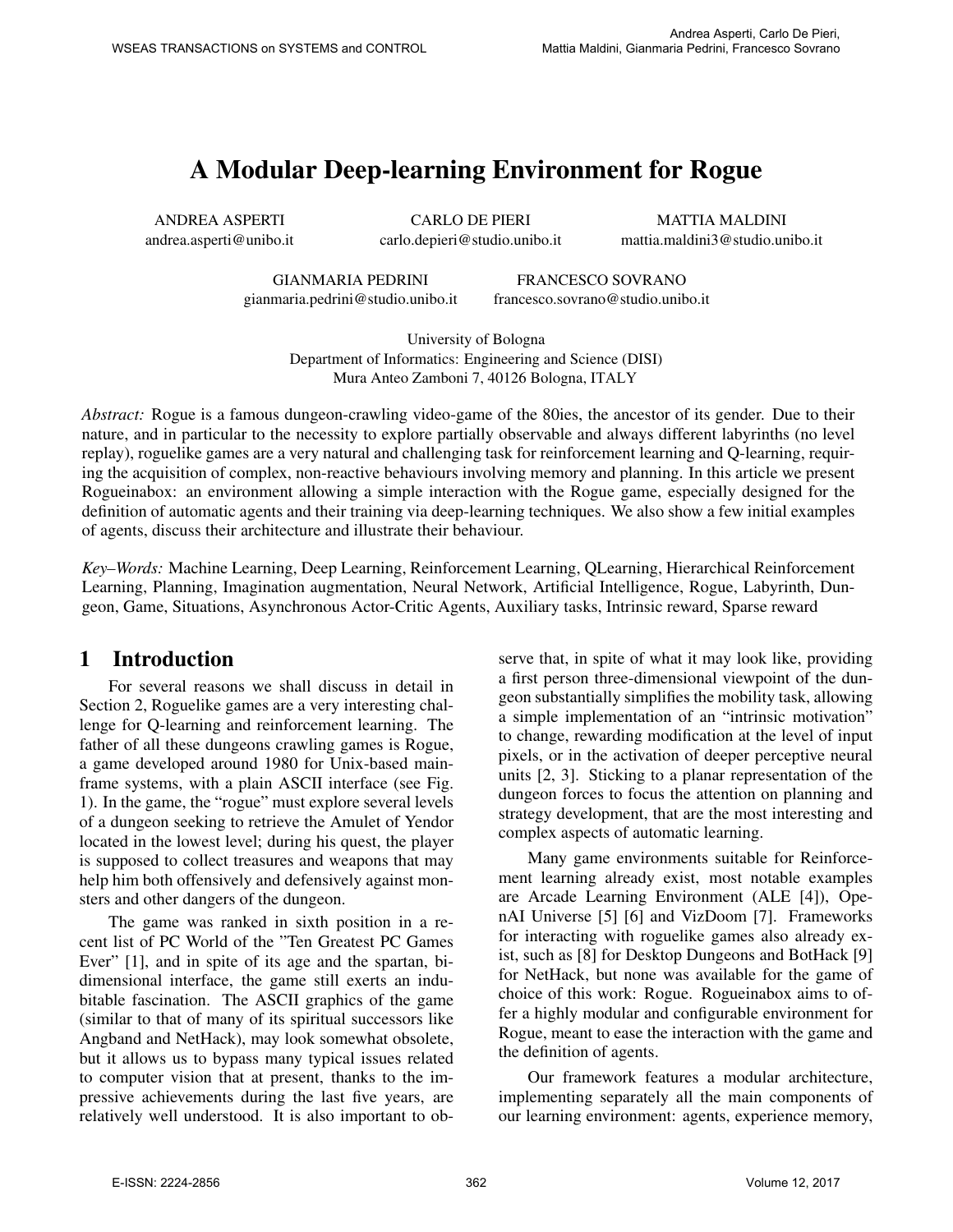network models, reward functions, states representation, game evaluation, logging and ui. Each module is easily configurable to suit the user needs and can be extended to quickly modify or add new behavior.

The structure of the work is the following. In Section 2 we discuss the relevance of Rogue for Reinforcement Learning; Section 3 is devoted to the architectural description of the several modules composing Rogueinabox; in Section 4 we discuss our experiments with neural based agents playing Rogue, and their training; Rogueingabox is open source, Section 5 provides information for accessing it; finally, a detailed discussion of our future plans of investigation is given in Section 6.

This article is a revised and extended version of [10].

### 2 Relevance for Machine Learning

In this section we highlight some of the main features of Rogue that makes it an interesting test bench for machine learning and, especially, deep learning.

#### 2.1 POMPD nature

Rogue is a Partially Observable Markov Decision Process (POMPD), since each level of the dungeon is initially unknown, and is progressively discovered as the rogue advances in the dungeon. Solving partially observable mazes is a notoriously difficult and challenging task (see [11] for an introduction). They are often solved with the help of a suitable (builtin) searching strategy, as in [12], that is not particularly satisfying from a machine learning perspective. A Neural Network based reinforcement learning technique to learn memory-based policies for deep memory POMDPs (Recurrent Policy Gradients) have been investigated in [13]. The prospected scenarios are similar to those of Rogue: partial knowledge of the model and deep memory requirements, but they considered much simpler test cases.

#### 2.2 No level-replay

In most video games, when the player dies, the game restarts the very same level with the same layout and the same obstacles. Learning in these situations is not particularly difficult, but the acquired knowledge will be useful for that level and that level only, hence learning must be started anew for subsequent levels. As observed in [14], standard CNN-based networks - comprising Deep Q-Networks (DQN) - can be easily trained



Figure 1: A typical Rogue level.

to solve a given level, but they do not generalize to new tasks.

Rogue has been one of the earlier examples of procedural generated levels, which was one of the main novelty when the game was introduced: every time a game starts or the player dies, a new level get generated, every time different from the previous ones. Procedural generated content is partially random, maintaining some constrictions (each level will almost always have nine rooms, for example, but the form, the exact position and the connections between them will vary). This means that extensive, level-specific learning techniques could not be deployed, because the player would eventually die, and the dungeon would change. As a consequence, learning must be done at a much higher level of abstraction, requiring the ability to react to a *generic* dungeon, taking sensible actions. Even with a lot of training data covering all possible configurations, and a rich enough policy representation, learning to map each task to its optimal policy reactively looks extremely difficult. A mechanism that *learn to plan* is likely needed, similarly to the value-iteration network (VIN) described in [14].

#### 2.3 Sparse rewards

Rewards in dungeon-like games are typically quite sparse: occasionally you are able to collect new objects, such as gold, weapons, curative potions or food that may help you to survive in the dungeon. Exploring new portions of the map, as well as descending to lower levels, can also be considered as observable improvements of the rogue state. Defeating monsters is another source of reward, eventually resulting in a higher experience (Exp), strenght (Str) and maximum health (HP) of the rogue. The choice and definition of the rewarding mechanism is a delicate issue of reinforcement learning: it should be preferable to rely on explicitly observable information, possibly integrated by forms of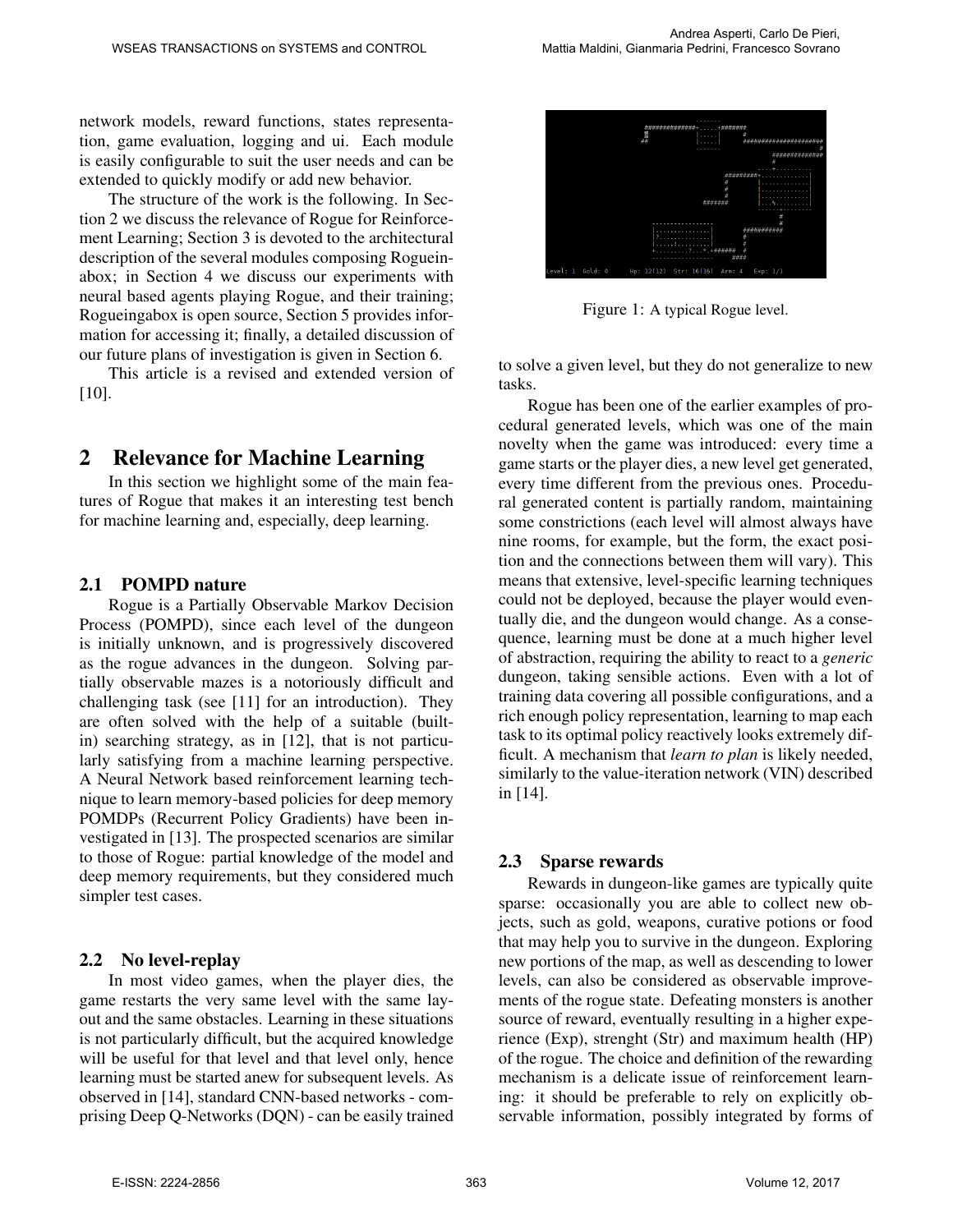intrinsic motivation such as empowerment [15] or auxiliary tasks [2], avoiding as much as possible any kind of human supervision.

As observed in [3], the problem of sparse rewards is one of the hardest challenges in contemporary reinforcement learning. A promising approach is offered by Hierarchical Reinforcement Learning (HRL) [16, 17, 3], whose basic idea is to overcome the sparsity of rewards by equipping the agents with temporally extended macro-actions (sometimes called options or skills), delegated to specific units.

### 2.4 ASCII graphics

Rogue is meant to be played in a terminal, therefore renders all its graphics with ASCII characters using the ncurses library (you can see a game screenshot in Fig. 1). This has two consequences: on one side, the simulation is very fast (in comparison with more modern and complex graphic games); on the other side, the information presented on the screen is already coded and differentiated, which makes it easier to parse and reinterpret it (we see no point in deploying OCR techniques to discriminate the different icons).

Another by-product of the architecture used to develop the game is that every single action the player takes results in a single screen update. This one-on-one relationship between an action and the change of the game state makes it easy to implement an action-reward based learning model.

### 2.5 Memory

In many situations, the rogue need a persistent memory of previous game states and of previous choices in order to perform the correct move. A very simple example is when searching for secret passages in a section of the wall or at the end of a corridor. In these cases, the hidden passage my appear after an arbitrary number (usually between 1 and 10) of pressings of the search button (s) and you need to recall the number of attempts already done. You also need memory in mazes, since you need (at least) to remember the direction you came from to avoid looping (but a more general recollection of past rogue positions would likely improve the behavior and robustness of the agent). Since the discovery of Long-Short Term Memory models (LSTM) [18, 19], the use of memory in neural networks is increasingly popular, providing one of the most active and fascinating frontiers of the current research (see e.g. the recent introduction of Gated Recurrent Units - GRU [20]). LSTM have been already used for in [21] for Atari games, to replace the sequence of states of [22], and are also exploited in [23]. Although in our preliminary experiments we did not use recurrent networks, exploiting instead some simple and explicit forms of memory (see Section ??), Rogue seems to provide a really interesting test bench for these techniques.

### 2.6 Attention

Another hot topic in Machine Learning is attention: the ability, so typical of human cognition, to focus on a specific fragment of a scene of particular interest, ignoring others of lesser relevance, to build a sequential interpretation and understanding of the *whole* scene it's being looked at. Clearly, in a game like Rogue, the environment immediately surrounding the character is the main center of attention, and the agent moving the rogue must have a precise knowledge of it without however losing the whole picture of the map. Many techniques have been recently introduced for addressing attention, comprising e.g. the recent technique of spatial transformers [24], that looks promising for this application, due to the highly geometrical structure of Rogue rooms and corridors. We are also currently investigating a different technique, inspired by *convolutionalization* [25], and essentially based on aggressive use of maxpooling mediated by an image-pyramid vision of the map (see Section ??).

### 2.7 Complex and diversified behaviors

Dungeon-like games offer an interesting combination of diversified behaviors: moving around, fighting monsters, descending/escaping the dungeon, acquiring loot, exploiting the equipment in the inventory. Merging together these activities and their learning is a complex problem. As of now, the agent behavior is traditionally divided into two phases, one involving exploring the map, collecting items, finding enemies, and another one for fighting [26, 27, 23]. Each phase is covered by a specialized network, trained specifically. Combining together neural models optimized on different tasks is still an open issue in neural systems.

### 3 Rogueinabox Modules

In this section we explain in detail the different modules of Rogueinabox. The final aim is to have an environment that allows to conveniently build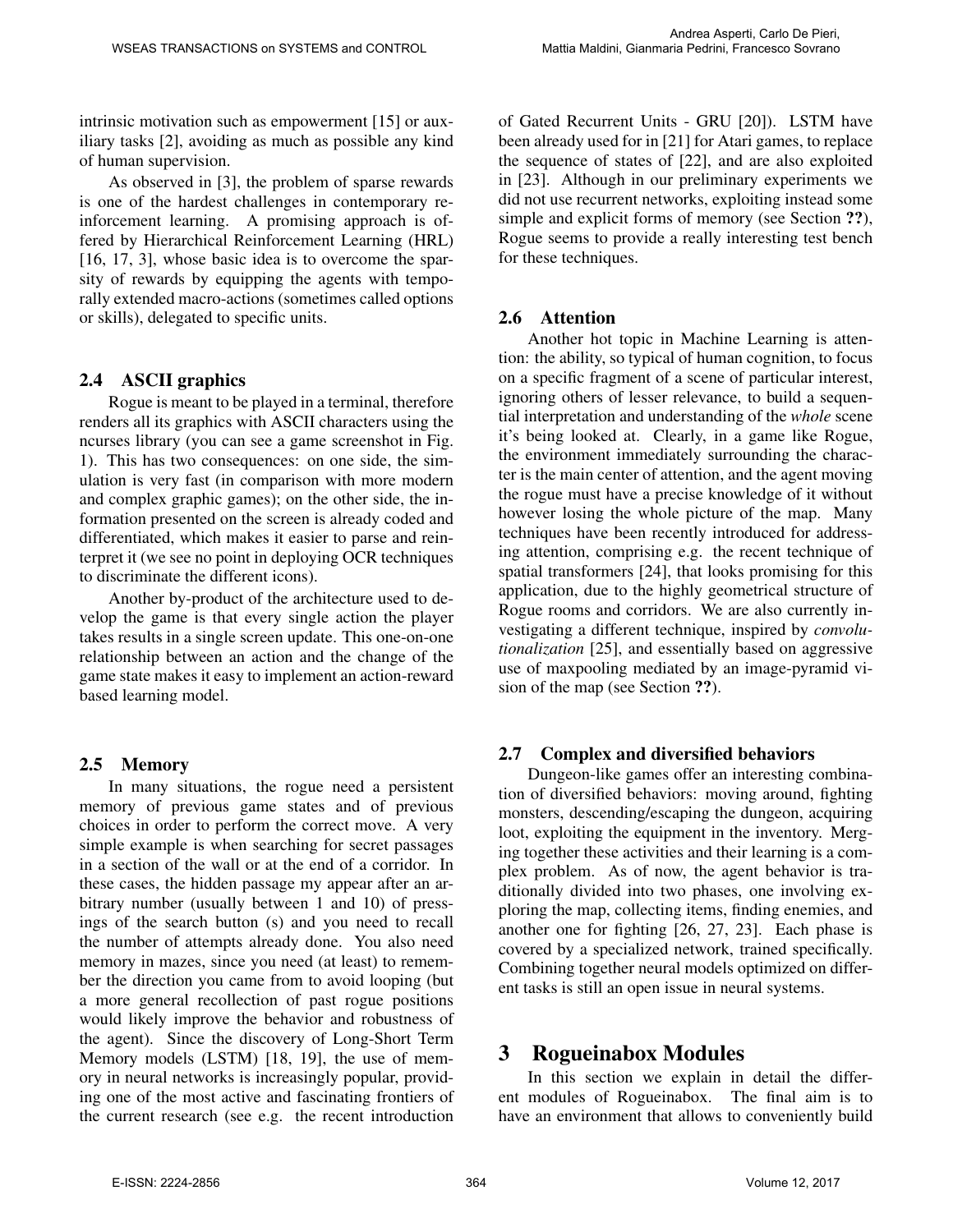

Figure 2: A room heatmap showing the Qvalue in warmer colors. Arrows correspond to the selected action, correctly defining paths leading to doors.

Rogue agents, and especially self-taught agents with autonomous intelligence, based on deep learning and reinforcement learning. The architectural design of Rogueinabox was driven by the wish to obtain a high modularity and configurable system. Rogue is a complex game, based on many different variables, and being able to tune them individually, precisely and with ease is a priority. For this reason each module is freely configurable to suit the user needs, who can also comfortably add his own methods to the already existing library.

#### 3.1 Rogue wrapper

This library wraps the game itself and is responsible for running, restarting and killing the game process when needed. It sits between Rogue and the rest of the framework and provides methods to send commands to the game, but most of all to parse its response. It offers easy access to status bar information and provides the raw game state (the screen) that will be parsed by the other modules.

#### 3.2 State representation

This module takes raw data from the Rogue wrapper and transform them before passing them to the agent. The shape of the state representation and the amount of information the user might want to give the agent might vary wildly depending on the objective that has to be achieved. For example, we might want to hide some information (such as the inventory or the status bar) and focus on solving a simpler problem like moving and fighting. We might also want to vary the shape and the channels of the states, using multiple layers or cropped views.

#### 3.3 Reward functions

This module manages the reward function that will give a score to every agent action. Rogue does not have a proper score system: the final goal is to retrieve the amulet of Yendor, that is very deep in the dungeon; visible state parameters such as the rogue's health and experience change very slowly, and even the gold (and other goods) found along the way provides very sparse rewards. Crafting an agent able to learn from these weak reinforcements is a *really* challenging objective. While this is indeed the final goal, it may be convenient to start addressing simpler scenarios, where the rogue agent is provided with additional rewards, related to the portion of the dungeon being explored, to movement, et similia, aimed to incentivise particular behaviors. The choice of the reward function defines which objective we are pursuing and in which way we are doing it, hence the ability to change it accordingly with our aims is relevant for testing and understanding the agent behavior. The reward module has access to all the raw information presented on the screen (before the state conversion) so its easy to manipulate it and extract whatever data or variation in data we find useful.

#### 3.4 Evaluation

This module takes care of evaluating the overall performance of an agent during a game, both during training and playing. It provides hooks to be inserted in every train or play cycle, and at the end of every game, allowing to calculate a score for the current game. A new agent class that wish to be rated needs to inherit from a generic trait-like class besides its parent agent class: this will take care of setting up the function hooks; a Judge class must then be instantiated inside the agent to select the desired evaluation policies. Other than ranking agents' performance, the evaluation module can be used to compare agents as well as to ensure the best weights are always saved. Furthermore, the module allows to dynamically restart the game if an agent is behaving poorly, for example being stuck in a loop which would not result in any useful data. Additionally, the module can stop the training altogether if it's not progressing as intended, for instance if the average score is not increasing. It's possible to easily define new evaluation policies, which is not an easy feat and an equally difficult albeit different task than reward definition; this is especially true during early development, since game statistics like gold or dungeon level are poorly portraying the agent doings.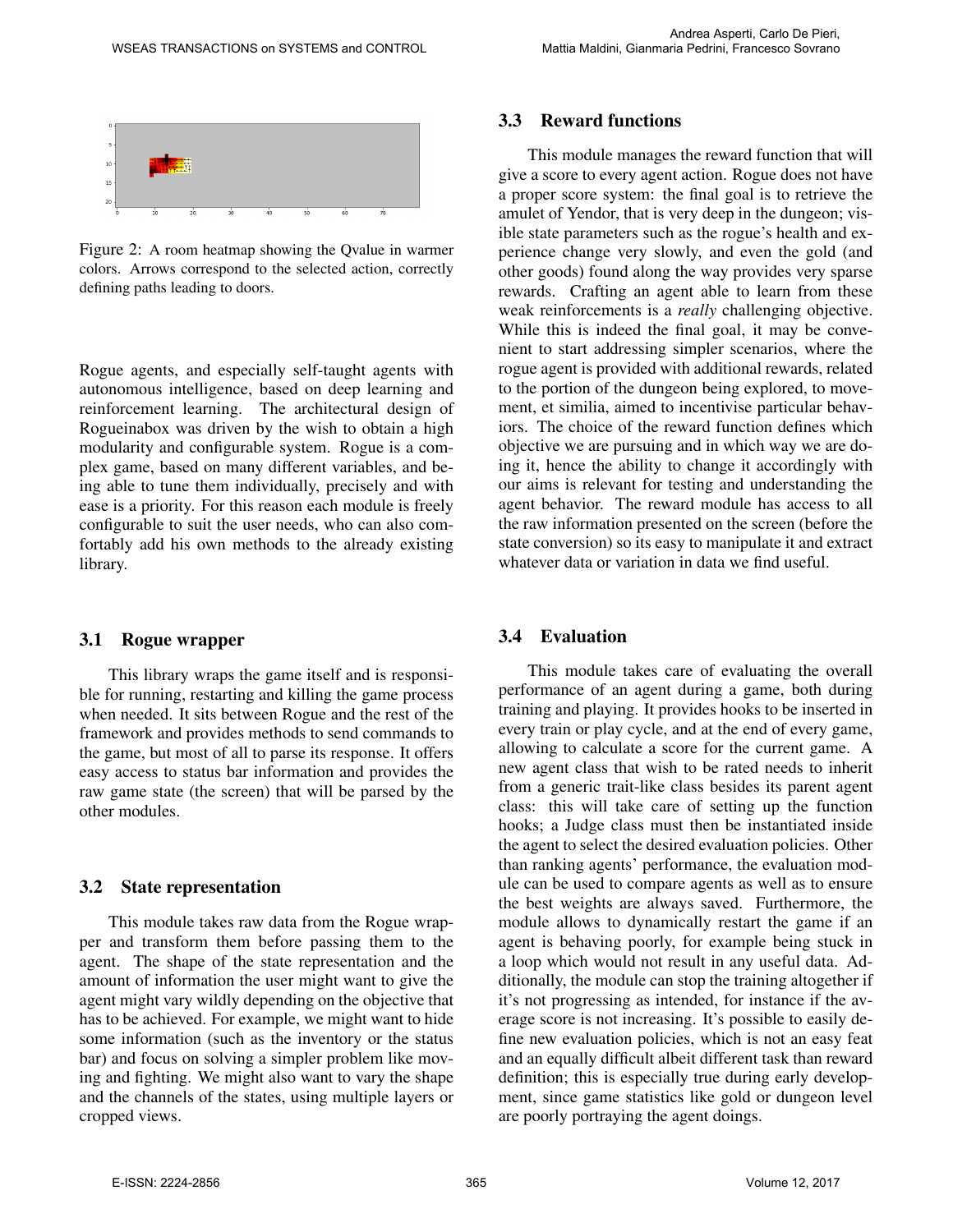### 3.5 Network models

This module governs the structure of the neural network that will form the mind of the agent. The model defines how the agent "thinks" and what he sees and focuses on given a particular state. We used Keras [28] as our deep learning framework of choice because of his simple and researcher friendly structure but model construction is abstracted by a model manager, so the user can use whatever framework he likes to build the model and just encapsulate it in an object with a Keras like model interface.

#### 3.6 Experience memory

This module manages the agent memory of his past state transitions, which includes actions taken and rewards received. Experience memory has proven to be an extremely valuable tool in reinforcement learning [22]; using this technique is possible to reduce correlation between state transitions. Collecting past experiences also allows to train a different model on an already saved history (given that the state representation is the same) in a time efficient manner. We also provide tools to filter which transition ends up stored into memory, allowing the creation of a more balanced history that better fits the target needs.

### 3.7 Agents

This module takes care of the different implementations of the agent. We provide 3 base agents; an user controlled one, a random agent and a qlearner agent that is capable of training and running models using a deep Q-learning strategy as shown in [22]. As with any other module the user can write his own agent that uses the tools provided by Rogueinabox and implements a learning algorithm of choice.

### 3.8 Logging

This module manages the logging of the agent actions. Logs can be printed to various streams (stdout, file, the UI...) and filtered by verbosity levels. This module also provides a way to trace the execution time of sections of code; its most notably use is monitoring the speed and performance of the model updates during training. For certain state representations it's also possible to visualize the agent decision and plot them as seen in Fig. 2.

### 3.9 UI

This module handles the user interface for Rogueinabox. Since the screen updates require time it is recommended to train with the UI turned off and just parse the log file to retrieve information about the current state of a training. Nevertheless, sometimes it might be useful to watch what the agent is doing to hunt down bugs or just to see the result of a training in action. We provide two different UI implementation, one is a TKInter GUI (for desktop uses) and one is a Curses UI (for remote headless server uses).

### 3.10 Tools

A collection of python scripts and modules, these tools allow to perform some frequently due actions, like monitoring running training or keep track of relevant system statistics. They additionally allow parsing log files and analyze recovered data trough graphs and heatmaps useful to diagnose the agent behaviour, like the one in Fig. 2. In particular, the Utils module is used by the Evaluation one to automate test saving and reporting process. Saved data can be then ranked by various criteria, like the average score.

# 4 Training the agent

Hard-coded agents for roguelike games are already available; examples are Rog-o-matic for Rogue [29], Borg [30] for Angband and BotHack [9] for NetHack. Instead, this chapter will explain the steps taken for building and training a Rogue QLearning agent using the Rogueinabox environment.

Rogue is a very challenging game, even for a human; the Q-learning architecture for Atari Games presented in [22] works very bad in this case: comparable to a completely random agent. This is not very surprising: that network only performs well on a specific class of games, requiring from the user prompt reactions to predictable events (see [31]), little (typically mono-dimensional) movement, and no form of planning (see [14]).

The weakness of the CNN-model of [22] in the case of Rogue also appears to be related to the vision structure: the first convolution filter with dimension 8x8 and stride 4 is far away too rough for the kind of very detailed (pixel-based) perception of the environment required by this game.

To have a better grasp of the problems, we focused on the mere task of exploration: enemies, items, inventory and other Rogue features were intentionally left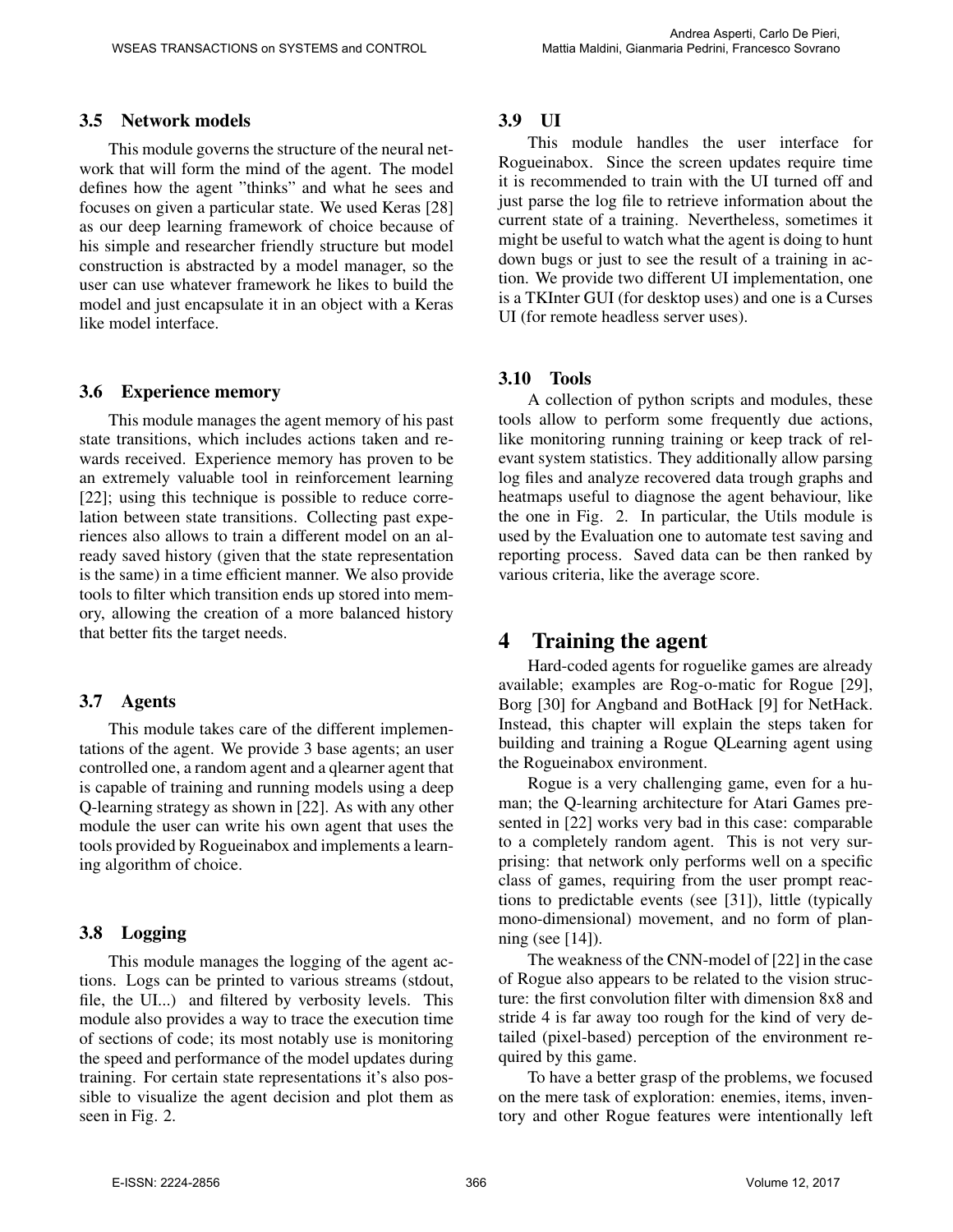out. Moreover, we addressed problems of increasing complexity like: exiting from the room, traversing corridors, finding the stairs and taking them. All these experiments are documented in the code; in this article we only discuss the current network architecture, obtained as a result of the previous experiments. It is also important to stress that, at the current stage of the project, we are mostly concerned with the problem of designing a network architecture allowing the rogue to correctly understand its state, in order to plan its future actions. For this reason, we do not particularly mind to supply the agent with a built-in memory of past states, or with rewarding systems artificially incentivising mobility, delegating to future developments the internalization of these abilities in the agent itself, e.g. by means of LSTM-networks [18, 19], for memory, or forms of *intrinsic motivations* [15, 2], for mobility.

### 4.1 Deep QLearning Agent

In this section, we discuss our initial experiments with artificial, neural-based agents for Rogue. The main issues governing the behaviour of the agent are the rewarding mechanism (Section 4.1.1), the definition and representation of the observable state (Section 4.1.2), and its neural network architecture (Section 4.1.3). In addition, training is largely influenced by the history of past actions used for experience replay (Section 4.1.4). The way the behavior of agents is evaluated is discussed in Section 4.1.5.

### 4.1.1 Reward function

Since we are not taking money and other goods into account, we adopted a rewarding mechanism typical of mazes (see e.g. [11]): a large reward for the objective (in this case, the stairs), a negative reward for wrong moves (walking through a wall or trying to descend where there are no stairs), and a small negative reward for every other move (the so called "living" reward). Since the map get progressively discovered as the rogue walks through it, it looks natural to also add a positive reward for every new map tile traversed. Finally, we investigated small "movements" rewards, as suggested in [23].

This mechanism of rewards works reasonably well as long as the rogue is driven by the exploration of new portions of the map, but the agent get confused when he needs to turn back, retracing his steps. This is precisely where Q-learning should step in, allowing taking into account a future reward, in spite of many minor negative moves required to reach it. The problem is making sure the agent is able to correctly recognize the configuration providing the reward, and training it to make such association. The complexity of the problem derives from its generality (the rogue could be in any position in the map), and the need to focus attention on the area surrounding the rogue.

These are the main motivations for the tower architecture discussed in Section 4.1.3, combining a local/global vision of the map based on an image pyramid idea, allowing to combine the "what" and the "where".

Moreover, it also looks important to provide the agent with a persistent memory of its past whereabouts, discussed in the next sections.

### 4.1.2 State representation

Rogue represents its dungeons using a small subset of ASCII characters, that can be naturally regarded as different color channels. This means each icon has its dedicated (true or false) channel: a channel for the rogue, one for doors, one for walls, and so on. For the sake of simplicity, we collapsed a few classes, and omitted those we are not taking into account (e.g. monsters, goods, and a few others). At present, we use the following 80x22 binary maps (re-scaled to 0-255 for the uint8 datatype):

- *Map channel* Representing the currently visible map (true if visited, false otherwise)
- *Player position channel* for the player position
- *Doors positions channel* for doors
- *Stairs positions channel* for the position of the stairs

As mentioned above, the agent need to have some persistent memory of its past whereabouts. In the future, we plan to integrate this component in the network architecture, either by means of recurrent units such as LSTM or GRU, or some different solution (a simple unary convolution over a sequence of maps could possibly suffice). However, for the present, this information is pre-computed and offered as an additional input for the agent.

We made experiments with two different kinds of memory (not yet used in conjunction):

• *Heatmap channel* This is a long-term memory providing a heat-map of past positions; the color intensity represents the number of times the agent walked over a tale.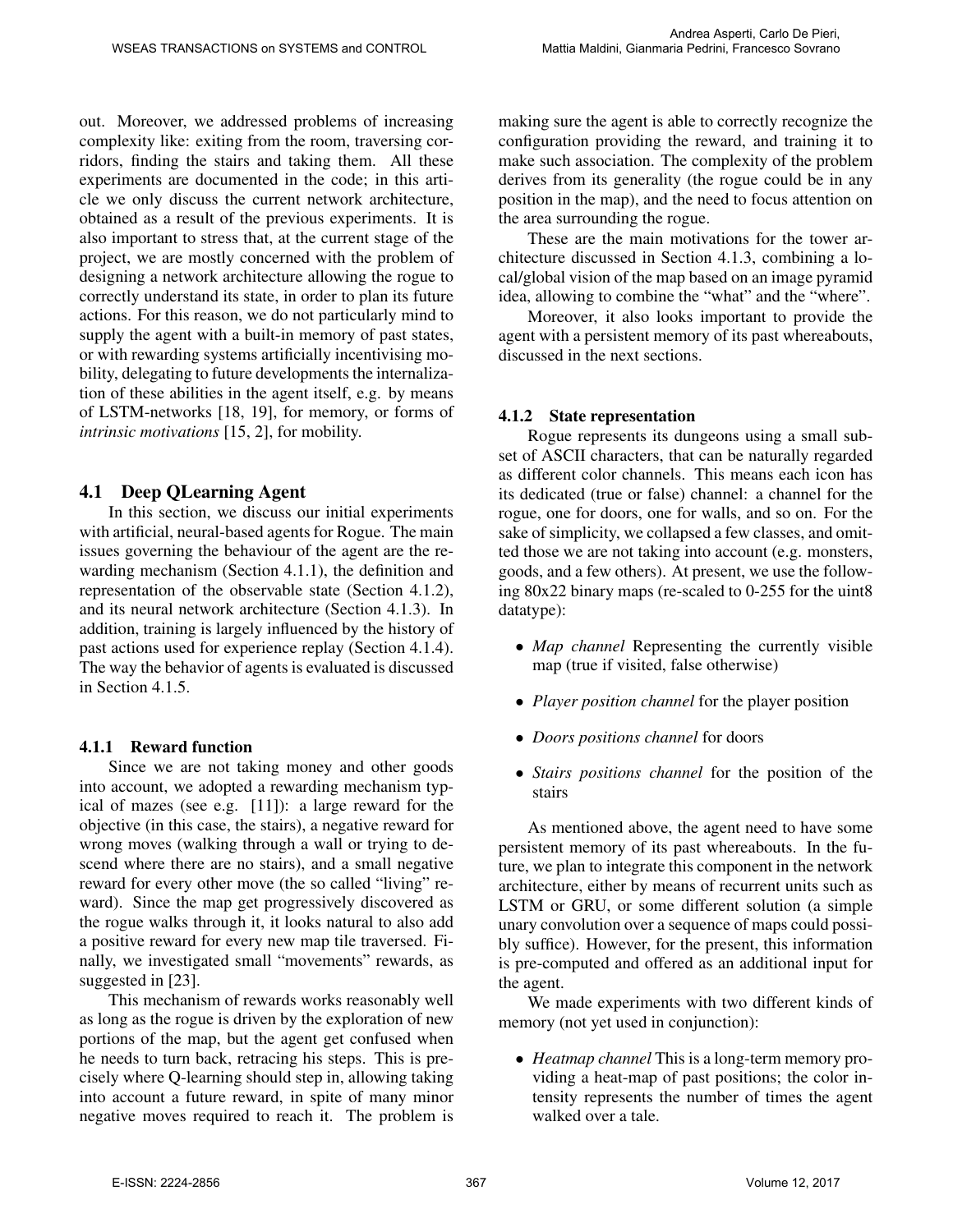

Figure 3: A three Towers model

• *Snake-like channel* This is a short-term memory with a fading-away, Snake-like representation of the most recent rogue positions.

Both maps have their own advantages: the long-term map helps to avoid cycling, while the short term map improves mobility.

#### 4.1.3 Network model

After several experiments, all documented in the code, we ended up in a network architecture exploiting three Towers (see Fig. 3) processing the input at different levels of details; their results are merged together and subsequently elaborated via dense layers.

All towers have a similar mechanism: they perform small  $(3x3, or 5x5)$  convolutions on the input and then apply a global maxpooling to focus on the presence/absence of the given feature. The agent learns very rapidly to synthesize features comprising the rogue, and the other entities of interest, hence implicitly focusing its attention on the rogue, with no need to understand his position on the map.

The difference between the various maps is just in the different level of detail at which the input is processed. Currently, this is obtained by a progressive, initial maxpooling of the input, but other techniques can be experimented, in particular progressively augmenting the size and stride of convolutions.

#### 4.1.4 Experience memory

At first we used a standard FIFO strategy for creating experience memory. However, the FIFO queue of past transitions turned out to be full of many useless or replicated states. Moreover, the ratio of negative reward transition to positive reward ones was very high, this is because especially in the early stages of training when the exploration is totally random, discovering a new part of the map is hard. Usually the useless and replicated states are negative ones, often the ones in which the agent is stuck on a wall, so this two problems can be solved with a single solution. Instead of a FIFO queue we filtered the value that were being inserted into the history taking all positive values but only a percentage of the negative ones. This new strategy greatly improved results.

#### 4.1.5 Evaluation

We already discussed the difficulties deriving from the lack of a proper score system in the game. Since our current focus is on exploration, we devised a criterion that could reflect the agent performance in that department. We currently compute this score summing all discovered tiles on every level the rogue manages to reach. This is done exploiting the two act function hooks, which get called right before and after the agent actually perform the chosen action which in turn results in a state change, and the game over hook, which is only called at the end of every game. A graph with all the scores of a training session can be seen in Fig. 4a. We then calculate and save the average score of the previous 200 games every 10 games after the 200th one. Comparing these average scores is useful to assess the agent's performance, and we currently set aside the training resulting weights whenever we detect an improved average score. Fig. 4b shows how the average score rises during a training of more than two thousand games with three million agent actions. Analyzing the graph is interesting since it shows when the agent had some 'breakthrough' in its learning, with the steep rises in average corresponding to the moments where it learned to consistently exit a room or descend stairs. It also shows the limit of our current model.

#### 4.2 Training on static memories

Training a DQL agent is a time-expensive operation. Some of this time is taken by the actual training and there is no shortcoming for it, but a huge chunk of it is taken by the environment simulation.

If stored, the transition history created by the agent can be reused over and over for testing different models without simulating the actions again, saving a lot of time.

#### 4.3 Rog-o-matic supervised learning

As seen in the last section an agent can be trained using a pre-built history. This pre-built history doesn't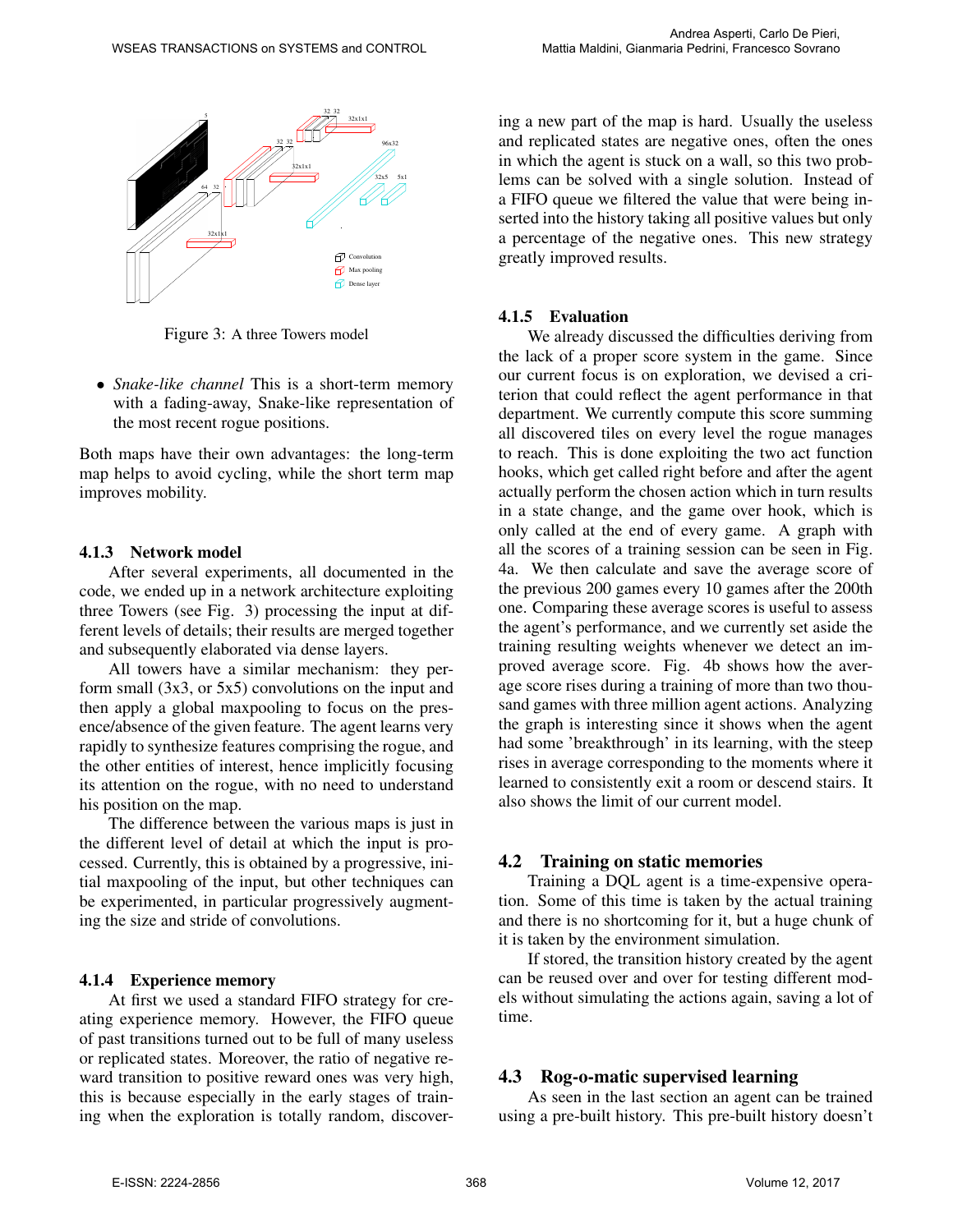

Figure 4: Agent scores and their average during a training session.

have to be built by the Reinforcement learning agent, it can also come from other sources such as human expert players or hard-coded agents. For example, we can use Rogueinabox to run Rog-o-matic [29] an hard-coded agent that has been proved able to win at Rogue.

Even if this tool wasn't used for the purposes of this paper the agent is provided with Rogueinabox and could easily be used in later works to improve the behavior of a Reinforcement learning agent.

## 5 Source Code

Rogueinabox is free, open-source software under the terms of the GNU General Public License. The source code for the agents, state representations, reward functions, network models and all other modules used in our experiments is also available on the git repository page for Rogueinabox github.com/rogueinabox/rogueinabox. Rogueinabox is written in Python, this choice was made both for the ease of use of the language and for the wide amount of deep learning libraries and tools already available. Keras [28] was chosen as a machine learning framework, supporting both Theano [32] and Tensorflow [33], it stands out for it simple prototyping and ease of use. As of July 2017, we have been working on the codebase (which consists of more than four thousand lines of code) for 5 months.

# 6 Conclusions and future work

In this work, we introduced Rogueinabox: a new Reinforcement learning environment to interact with the well-known and celebrated Rogue game, precursor of all the rogue-like genre. Rogueinabox was extensively tested through the development of a large number of neural-based agents playing the game, who helped to drive the design of the tool and its tuning.

Rogueinabox can be improved in many different ways, and we are especially open to collaboration. More features and modules can be added; some technical problems in the interface with Rogue, possibly requiring a deeper integration with Rogue's source code, must be solved.

The current behaviour of agents is not satisfactory. We identified two major problems to target in order to improve their performance:

- sparsity of rewards this is a well know challenge in contemporary reinforcement learning; we plan to address this problem investigating hierarchical systems, splitting the global behaviour in temporally extended subtasks delegated to specific units;
- off-policy architecture the current implementation is based on DQN, that is an off-policy architecture, known for not being particularly efficient when exploration is needed. Some new, on policy architectures have been recently proposed to address this problem, and we plan to experiment with them in the context of Rogue.

We shall expand on the previous points in the following subsections.

A different line of investigation regards the efficiency of training. In particular, it would be interesting to study a more scalable architecture, in order to distribute the computation on many different workstations.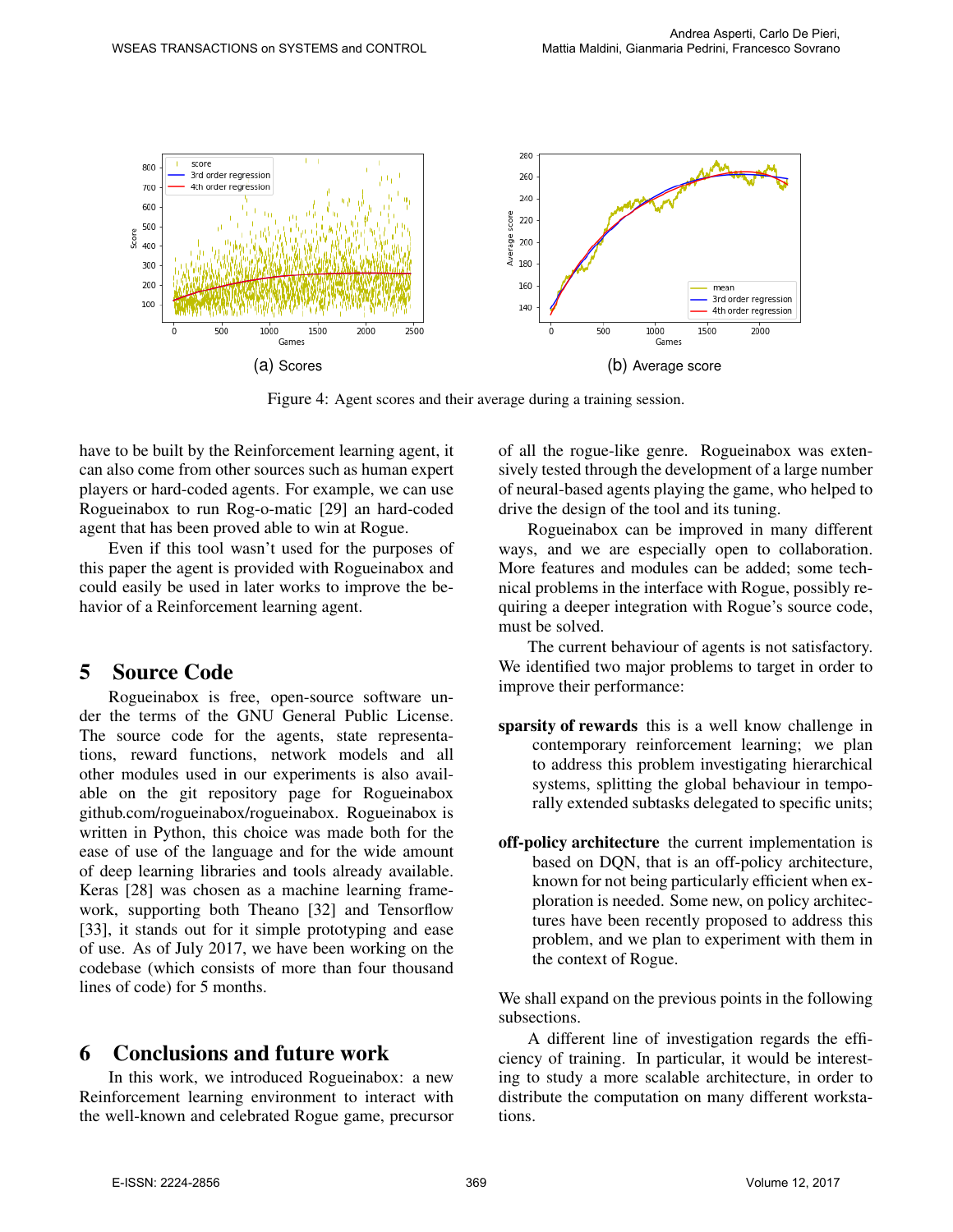### 6.1 Situations

A possible direction in which to extend of our efforts is Hierarchical Reinforcement Learning (HRL) [3]. Learning speed and effectiveness are hindered in Rogue by the sparse and limited rewards that can be extracted from the environment. Setting fighting and collecting values aside, the true reward would be reaching the end of the game, which is too delayed as a feedback to effectively learn from it.

While the problem was temporarily overcome by adjusting arbitrary reward systems (e.g. we remunerate the agent for exploring a new part of the map), it needs a more definitive solution. This could be found in Hierarchical Reinforcement Learning, an architecture built with a treelike structure of neural networks. Models at higher levels dictate long-term policies to the ones below through macro actions (e.g. "reach the next room"), which in turn accept those as their objective. The "controller" network takes rewards directly from the environment and gives intrinsic bonuses to its "workers" ([17]). In this way the top-level can focus on planning while sub-parts of the hierarchy manage simple atomic actions, leading to a faster learning process.

Following this work we plan to add to our framework the possibility for the agent to rely on multiple models depending on the current situation. In its simplest implementation, there would be only one level of separate models without a proper controller; as suggested in [16] said intrinsic objectives would be initially given: different situations, policies and rewards are not learned by the controller but hardcoded in the single submodel class. Nevertheless, it should help the learning process by allowing to better specialize in different situations; even in Rogue's scarce environment, the behaviour to attain in rooms or corridors is quite different: being in a room requires picking a door to continue exploring, while a corridor seldom offers more action than simply proceeding until its end. Our future work involves this simple dichotomy (room vs corridor), the only advantage being the specialization of each network in its own context.

### 6.2 On-policy architectures

Many different kind of neural-based architectures have been recently proposed for games requiring exploration and complex forms of planning, and it is our intention to test then on Rogue. Asynchronous Advantage Actor-Critic [34] is an on-policy technique where the Actor learns how to choose its actions when the Critic gives to the Actor an evaluation of the goodness of its choices. We can say that the Actor is a sort of supervised agent that:

- 1. takes in input a view of the environment
- 2. elaborates this view through a (possibly recurrent) NN
- 3. gives as output an action to perform in the environment
- 4. receives a negative or positive feedback from the Critic and back-propagate it in the network.

On the other side, the Critic is practically a Q-learner agent. A3C architecture is very interesting not only because it is on-policy but also because is highly parallelizable; in fact, using the Asynchronous Gradient Descent Technique (AGDT) it is possible to train at the same time multiple A3C agents.

An important A3C-based architecture is UNREAL [2]. UNREAL is an A3C agent improved with interesting techniques like: Value Function Prediction, Reward Prediction. An important feature we want to add to our Rogueinabox agent is the ability to extract optimal reward policies from the environment in an unsupervised manner, and UNREAL seems to be very suitable to such experiments.

Form the point of view of enhancing the planning capabilities of the agent, another interesting model is Imagination-augmentation [35, 36], where agents benefit from an *imagination encoder*, a neural network which learns to extract information useful for the agents future decisions, while ignoring irrelevant ones.

### *References:*

- [1] B. Edwards, "The ten greatest pc games ever," http://www.pcworld.com/article/158850/ best pc games.html, 2009.
- [2] M. Jaderberg, V. Mnih, W. M. Czarnecki, T. Schaul, J. Z. Leibo, D. Silver, and K. Kavukcuoglu, "Reinforcement learning with unsupervised auxiliary tasks," *CoRR*, vol. abs/1611.05397, 2016. [Online]. Available: http://arxiv.org/abs/1611.05397
- [3] N. Dilokthanakul, C. Kaplanis, N. Pawlowski, and M. Shanahan, "Feature control as intrinsic motivation for hierarchical reinforcement learning," *CoRR*, vol. abs/1705.06769, 2017. [Online]. Available: http://arxiv.org/abs/1705.06769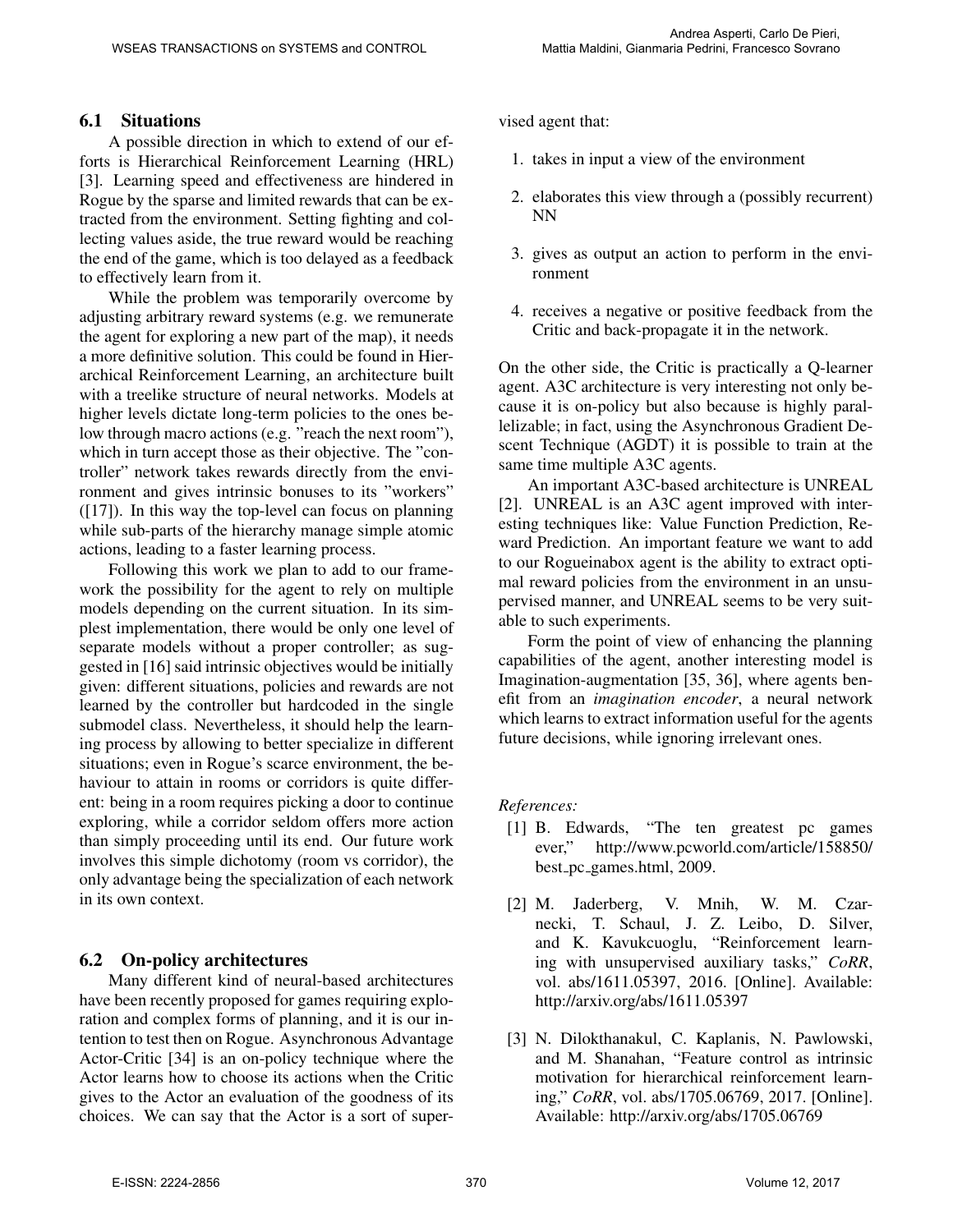- [4] M. G. Bellemare, Y. Naddaf, J. Veness, and M. Bowling, "The arcade learning environment: An evaluation platform for general agents," *J. Artif. Intell. Res. (JAIR)*, vol. 47, pp. 253–279, 2013. [Online]. Available: http://dx.doi.org/10. 1613/jair.3912
- [5] G. Brockman, V. Cheung, L. Pettersson, J. Schneider, J. Schulman, J. Tang, and W. Zaremba, "Openai universe," https://github.com/openai/universe, 2016.
- [6] ——, "Openai gym," *CoRR*, vol. abs/1606.01540, 2016. [Online]. Available: http://arxiv.org/abs/ 1606.01540
- [7] M. Kempka, M. Wydmuch, G. Runc, J. Toczek, and W. Jaskowski, "Vizdoom: A doom-based AI research platform for visual reinforcement learning," *CoRR*, vol. abs/1605.02097, 2016. [Online]. Available: http://arxiv.org/abs/1605. 02097
- [8] V. Cerny and F. Dechterenko, "Rogue-like games as a playground for artificial intelligence– evolutionary approach," in *International Conference on Entertainment Computing*. Springer, 2015, pp. 261–271.
- [9] krajj7, "Bothack," https://github.com/krajj7/ BotHack, 2015.
- [10] A. Asperti, C. D. Pieri, and G. Pedrini, "Rogueinabox: an environment for roguelike learning," *International Jounral of Computers*, vol. 2, pp. 146–154, 2017. [Online]. Available: http://www.iaras.org/iaras/home/cijc/ rogueinabox-an-environment-for-roguelike-learning
- [11] R. S. Sutton and A. G. Barto, *Introduction to Reinforcement Learning*, 1st ed. Cambridge, MA, USA: MIT Press, 1998.
- [12] M. Wiering and J. Schmidhuber, "Solving pomdps" with levin search and EIRA," in *Machine Learning, Proceedings of the Thirteenth International Conference (ICML '96), Bari, Italy, July 3-6, 1996*, L. Saitta, Ed. Morgan Kaufmann, 1996, pp. 534–542.
- [13] D. Wierstra, A. Förster, J. Peters, and J. Schmidhuber, "Solving deep memory pomdps with recurrent policy gradients," in *Artificial Neural Networks - ICANN 2007, 17th International Conference, Porto, Portugal, September 9-13, 2007, Proceedings, Part I*, ser. Lecture Notes in Computer

Science, J. M. de Sá, L. A. Alexandre, W. Duch, and D. P. Mandic, Eds., vol. 4668. Springer, 2007, pp. 697–706.

- [14] A. Tamar, S. Levine, and P. Abbeel, "Value iteration networks," *CoRR*, vol. abs/1602.02867, 2016. [Online]. Available: http://arxiv.org/abs/ 1602.02867
- [15] A. S. Klyubin, D. Polani, and C. L. Nehaniv, "Empowerment: a universal agent-centric measure of control," in *Proceedings of the IEEE Congress on Evolutionary Computation, CEC 2005, 2-4 September 2005, Edinburgh, UK*, 2005, pp. 128–135. [Online]. Available: https://doi.org/10.1109/CEC.2005.1554676
- [16] T. D. Kulkarni, K. Narasimhan, A. Saeedi, and J. B. Tenenbaum, "Hierarchical deep reinforcement learning: Integrating temporal abstraction and intrinsic motivation," *CoRR*, vol. abs/1604.06057, 2016. [Online]. Available: http://arxiv.org/abs/1604.06057
- [17] A. S. Vezhnevets, S. Osindero, T. Schaul, N. Heess, M. Jaderberg, D. Silver, and K. Kavukcuoglu, "Feudal networks for hierarchical reinforcement learning," *CoRR*, vol. abs/1703.01161, 2017. [Online]. Available: http://arxiv.org/abs/1703.01161
- [18] S. Hochreiter and J. Schmidhuber, "Long shortterm memory," *Neural Computation*, vol. 9, no. 8, pp. 1735–1780, 1997. [Online]. Available: https://doi.org/10.1162/neco.1997.9.8.1735
- [19] F. A. Gers, J. Schmidhuber, and F. A. Cummins, "Learning to forget: Continual prediction with LSTM," *Neural Computation*, vol. 12, no. 10, pp. 2451–2471, 2000. [Online]. Available: https: //doi.org/10.1162/089976600300015015
- [20] J. Chung, C. Gülçehre, K. Cho, and Y. Bengio, "Gated feedback recurrent neural networks," in *Proceedings of the 32nd International Conference on Machine Learning, ICML 2015, Lille, France, 6-11 July 2015*, ser. JMLR Workshop and Conference Proceedings, F. R. Bach and D. M. Blei, Eds., vol. 37. JMLR.org, 2015, pp. 2067–2075. [Online]. Available: http://jmlr.org/ proceedings/papers/v37/chung15.html
- [21] M. J. Hausknecht and P. Stone, "Deep recurrent q-learning for partially observable mdps," *CoRR*,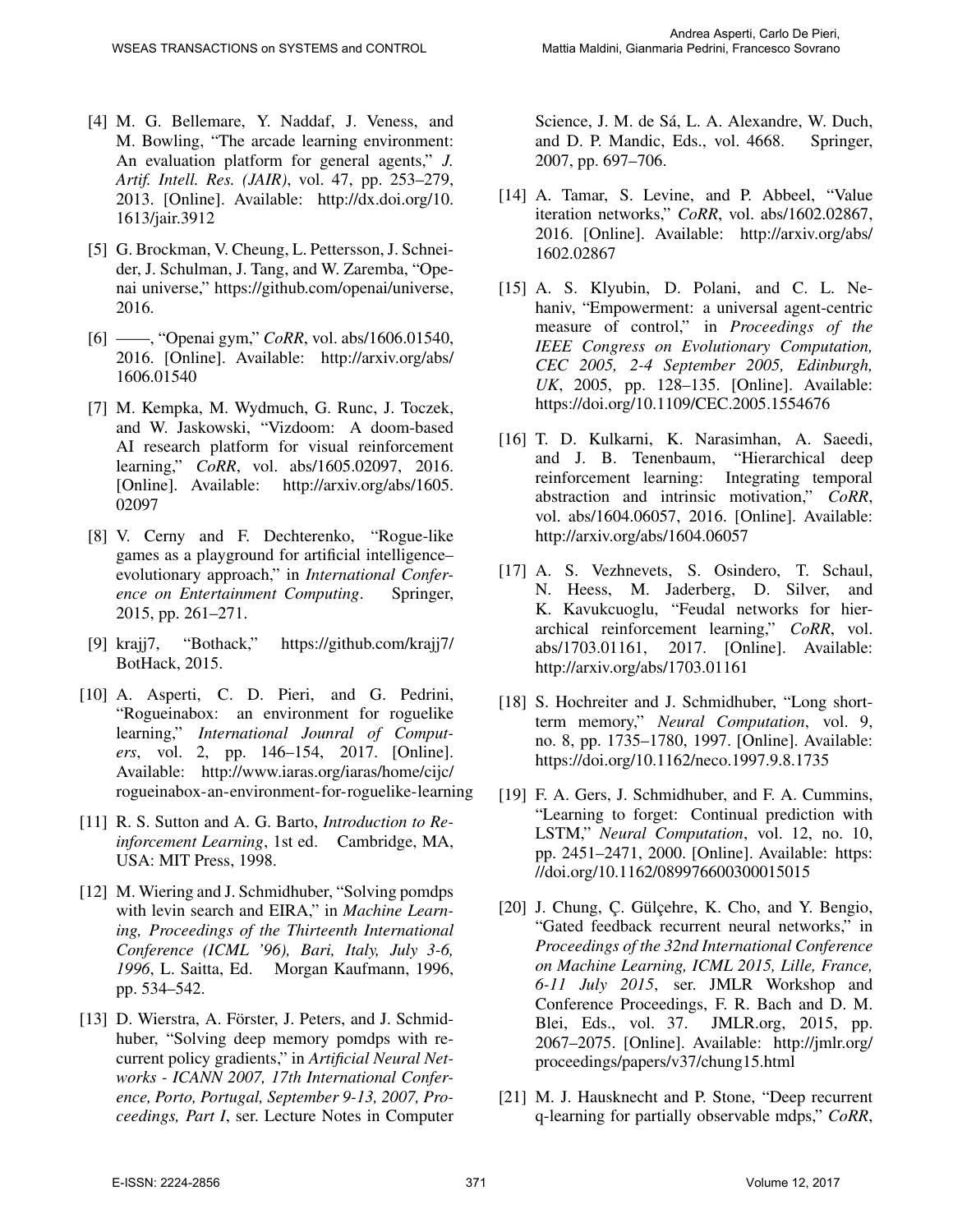vol. abs/1507.06527, 2015. [Online]. Available: http://arxiv.org/abs/1507.06527

- [22] V. Mnih, K. Kavukcuoglu, D. Silver, A. A. Rusu, J. Veness, M. G. Bellemare, A. Graves, M. A. Riedmiller, A. Fidjeland, G. Ostrovski, S. Petersen, C. Beattie, A. Sadik, I. Antonoglou, H. King, D. Kumaran, D. Wierstra, S. Legg, and D. Hassabis, "Human-level control through deep reinforcement learning," *Nature*, vol. 518, no. 7540, pp. 529–533, 2015. [Online]. Available: https://doi.org/10.1038/nature14236
- [23] G. Lample and D. S. Chaplot, "Playing FPS games with deep reinforcement learning," in *Proceedings of the Thirty-First AAAI Conference on Artificial Intelligence, February 4-9, 2017, San Francisco, California, USA.*, S. P. Singh and S. Markovitch, Eds. AAAI Press, 2017, pp. 2140–2146. [Online]. Available: http://aaai.org/ ocs/index.php/AAAI/AAAI17/paper/view/14456
- [24] M. Jaderberg, K. Simonyan, A. Zisserman, and K. Kavukcuoglu, "Spatial transformer networks," in *Advances in Neural Information Processing Systems 28: Annual Conference on Neural Information Processing Systems 2015, December 7-12, 2015, Montreal, Quebec, Canada*, C. Cortes, N. D. Lawrence, D. D. Lee, M. Sugiyama, and R. Garnett, Eds., 2015, pp. 2017–2025. [Online]. Available: http://papers.nips.cc/paper/ 5854-spatial-transformer-networks
- [25] E. Shelhamer, J. Long, and T. Darrell, "Fully convolutional networks for semantic segmentation," *IEEE Trans. Pattern Anal. Mach. Intell.*, vol. 39, no. 4, pp. 640–651, 2017. [Online]. Available: https://doi.org/10.1109/TPAMI.2016.2572683
- [26] M. McPartland and M. Gallagher, "Creating a multi-purpose first person shooter bot with reinforcement learning," in *Proceedings of the 2008 IEEE Symposium on Computational Intelligence and Games, CIG 2009, Perth, Australia, 15-18 December, 2008*, P. Hingston and L. Barone, Eds. IEEE, 2008, pp. 143–150. [Online]. Available: https://doi.org/10.1109/CIG.2008.5035633
- [27] B. Tastan, Y. Chang, and G. Sukthankar, "Learning to intercept opponents in first person shooter games," in *2012 IEEE Conference on Computational Intelligence and Games, CIG 2012, Granada, Spain, September 11-14, 2012*.

IEEE, 2012, pp. 100–107. [Online]. Available: https://doi.org/10.1109/CIG.2012.6374144

- [28] F. Chollet *et al.*, "Keras," https://github.com/ fchollet/keras, 2015.
- [29] M. L. Mauldin, G. Jacobson, A. Appel, and L. Hamey, "Rog-o-matic: A belligerent expert system," in *Fifth Biennial Conference of the Canadian Society for Computational Studies of Intelligence, London Ontario, May 16, 1984.*, 1984.
- [30] B. Harrison. Angband borg. [Online]. Available: http://www.thangorodrim.net/borg.html
- [31] M. J. Hausknecht and P. Stone, "The impact of determinism on learning atari 2600 games," in *Learning for General Competency in Video Games, Papers from the 2015 AAAI Workshop, Austin, Texas, USA, January 26, 2015.*, ser. AAAI Workshops, M. Bowling, M. G. Bellemare, E. Talvitie, J. Veness, and M. C. Machado, Eds., vol. WS-15-10. AAAI Press, 2015. Eds., vol.  $WS-15-10$ . [Online]. Available: http://aaai.org/ocs/index. php/WS/AAAIW15/paper/view/9564
- [32] Theano Development Team, "Theano: A Python framework for fast computation of mathematical expressions," *arXiv e-prints*, vol. abs/1605.02688, May 2016. [Online]. Available: http://arxiv.org/ abs/1605.02688
- [33] M. Abadi, A. Agarwal, P. Barham, E. Brevdo, Z. Chen, C. Citro, G. S. Corrado, A. Davis, J. Dean, M. Devin, S. Ghemawat, I. Goodfellow, A. Harp, G. Irving, M. Isard, Y. Jia, R. Jozefowicz, L. Kaiser, M. Kudlur, J. Levenberg, D. Mané, R. Monga, S. Moore, D. Murray, C. Olah, M. Schuster, J. Shlens, B. Steiner, I. Sutskever, K. Talwar, P. Tucker, V. Vanhoucke, V. Vasudevan, F. Viegas, O. Vinyals, P. Warden, ´ M. Wattenberg, M. Wicke, Y. Yu, and X. Zheng, "TensorFlow: Large-scale machine learning on heterogeneous systems," 2015, software available from tensorflow.org. [Online]. Available: http://tensorflow.org/
- [34] V. Mnih, A. P. Badia, M. Mirza, A. Graves, T. P. Lillicrap, T. Harley, D. Silver, and K. Kavukcuoglu, "Asynchronous methods for deep reinforcement learning," *CoRR*, vol. abs/1602.01783, 2016. [Online]. Available: http://arxiv.org/abs/1602.01783